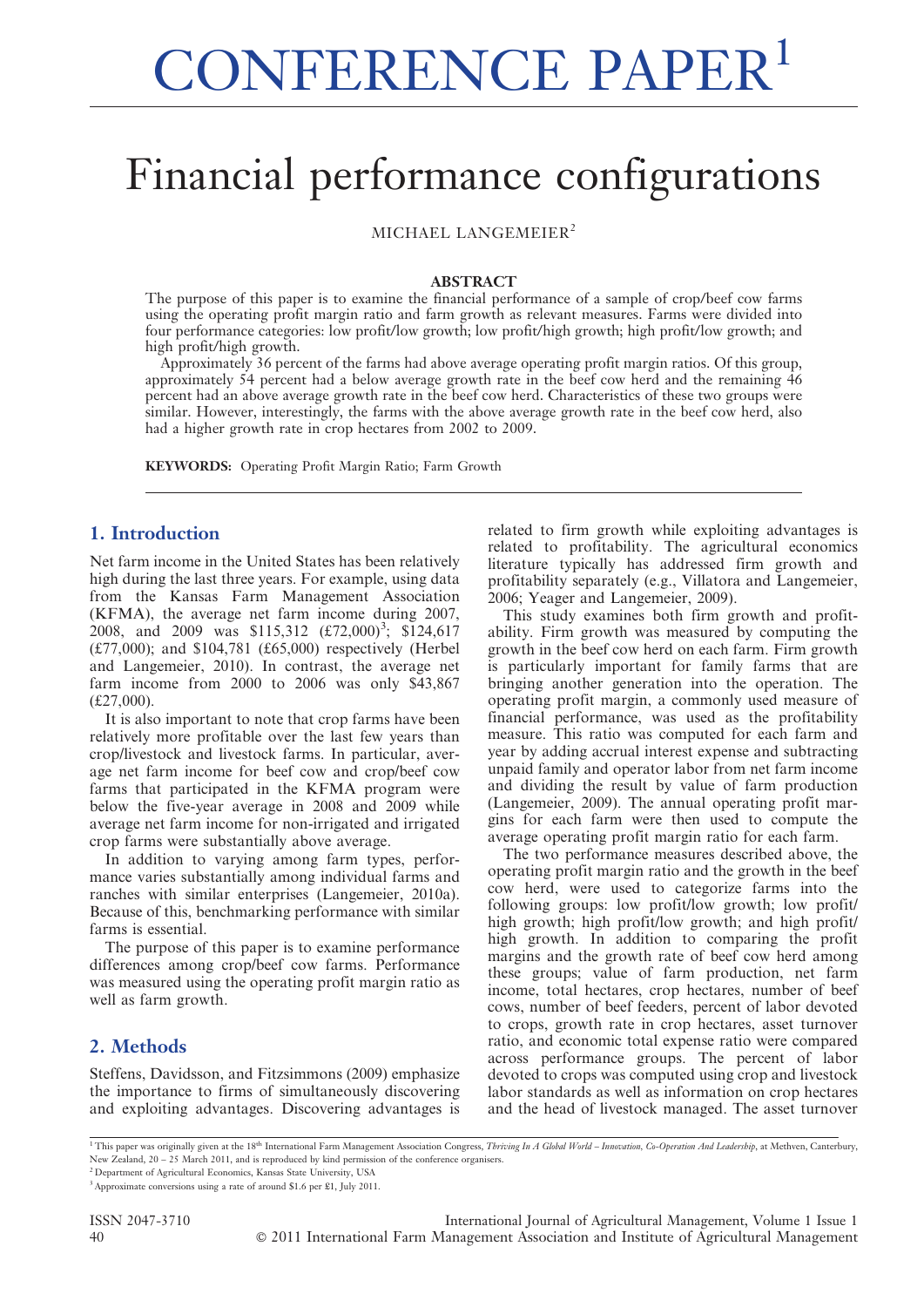ratio was computed by dividing value of farm production by average total assets. The economic total expense ratio was computed by adding the opportunity cost on owned assets to total expenses and unpaid family and operator labor, and dividing the result by value of farm production. If the economic total expense ratio is below 1.00, the farm is covering all accrual and opportunity costs, and is earning an economic profit.

## 3. Data

Data for 321 crop/beef cow farms in the Kansas Farm Management Association (KFMA) with continuous data from 2002 to 2009 were used in this study. These 321 farms represent approximately 22 percent of the farms with whole-farm analysis data in 2009 (Herbel and Langemeier, 2010). To be included in this study, a farm had to have beef cows, and usable income, expense, and balance sheet data. Income and expense were expressed on an accrual basis. Value of farm production included crop income, livestock income, income from government payments and crop insurance proceeds, and miscellaneous income sources such as patronage dividends and custom work income. Livestock income was expressed on a value-added basis. Specifically, accrual livestock purchases were subtracted from accrual livestock sales to arrive at accrual livestock income.

Table 1 presents the summary statistics for the 321 farms. Value of farm production averaged \$304,108 (£189,000). Average total hectares included feed grain (corn and grain sorghum), oilseed (soybeans and sunflowers), wheat, and hay and forage hectares as well as hectares in pasture or rangeland. The average total hectares and total crop hectares were 844 and 440, respectively. It is important to note that hay and forage hectares are included in crop hectares. Most of the farms had a least some hectares in feed grains, oilseeds, or wheat. In fact, only 6.5 percent of the farms did not have these crops. This illustrates how diversified the sample farms are.

The average number of beef cows was 105, which was approximately twice as large as the average 2007 Census farm with beef cows in Kansas (Langemeier, 2010c). The number of beef feeders, which included raised steers and heifers, was 199. The average growth rates in the beef cow herd and total crop hectares were 0.69 percent and 2.16 percent, respectively. The average profit margin was 0.1419 or 14.19 percent while the average asset turnover ratio was 0.2914. The average economic total expense ratio was 1.1131 indicating that on average the farms were not covering all opportunity costs.

### 4. Results

Table 2 presents the summary statistics for the profit and beef cow herd growth farm groups or categories. Economies of size are very prevalent in Kansas agriculture (Langemeier, 2010b). These economies of size are clearly prevalent in Table 2. Specifically, the farms with low profit margins tend to be considerably smaller than the farms with high profit margins. Because of the strong economies of scale exhibited by the sample farms, the discussion below will focus on comparisons between the two low profit categories and the two high profit categories.

The only variables that are significantly different between the low profit farms with a low growth rate and a high growth rate are the growth rate of the beef cow herd, the asset turnover ratio, and the economic total expense ratio. Though information on strategic planning and life cycle stages is not available, the low growth group may be represented by individuals that are slowly retiring or exiting production agriculture. The high growth group may be trying to garner economies of scale by increasing their crop hectares and cow herd size.

When comparing the high profit farm groups, the only variable that was statistically different between the two groups was the growth rate in the cow herd.

Though similar in farm characteristics; for example crop hectares, size of the cow herd, and percent of labor devoted to crops are very similar; the two groups of farms obviously responded quite different to the

Table 1. Summary Statistics for Crop/Beef Cow Farms in Kansas, 2002–2009.

| Variable                          |         | Average | <b>Standard Deviation</b> |
|-----------------------------------|---------|---------|---------------------------|
| Value of Farm Production          | US \$   | 304.108 | 318,459                   |
|                                   | $GBE^*$ | 189,000 | 198,000                   |
| Net Farm Income                   | US \$   | 72,326  | 90,970                    |
|                                   | $GBE^*$ | 45,000  | 56,000                    |
| <b>Total Hectares</b>             |         | 844     | 600                       |
| <b>Total Crop Hectares</b>        |         | 440     | 376                       |
| <b>Feed Grain Hectares</b>        |         | 118     | 147                       |
| Oilseed Hectares                  |         | 130     | 163                       |
| <b>Wheat Hectares</b>             |         | 135     | 163                       |
| Number of Beef Cows               |         | 105     | 86                        |
| Number of Beef Feeders            |         | 199     | 698                       |
| Percent of Labor Devoted to Crops |         | 0.6543  | 0.2226                    |
| Growth Rate of Crop Hectares      |         | 0.0216  | 0.0758                    |
| Growth Rate of Beef Cow Herd      |         | 0.0069  | 0.0730                    |
| Operating Profit Margin Ratio     |         | 0.1419  | 0.2484                    |
| Asset Turnover Ratio              |         | 0.2914  | 0.1780                    |
| Economic Total Expense Ratio      |         | 1.1131  | 0.4646                    |
|                                   |         |         |                           |

\*Approximate conversions using a rate of around \$1.6 per £1, July 2011. Source: Kansas Farm Management Association Databank, 2009.